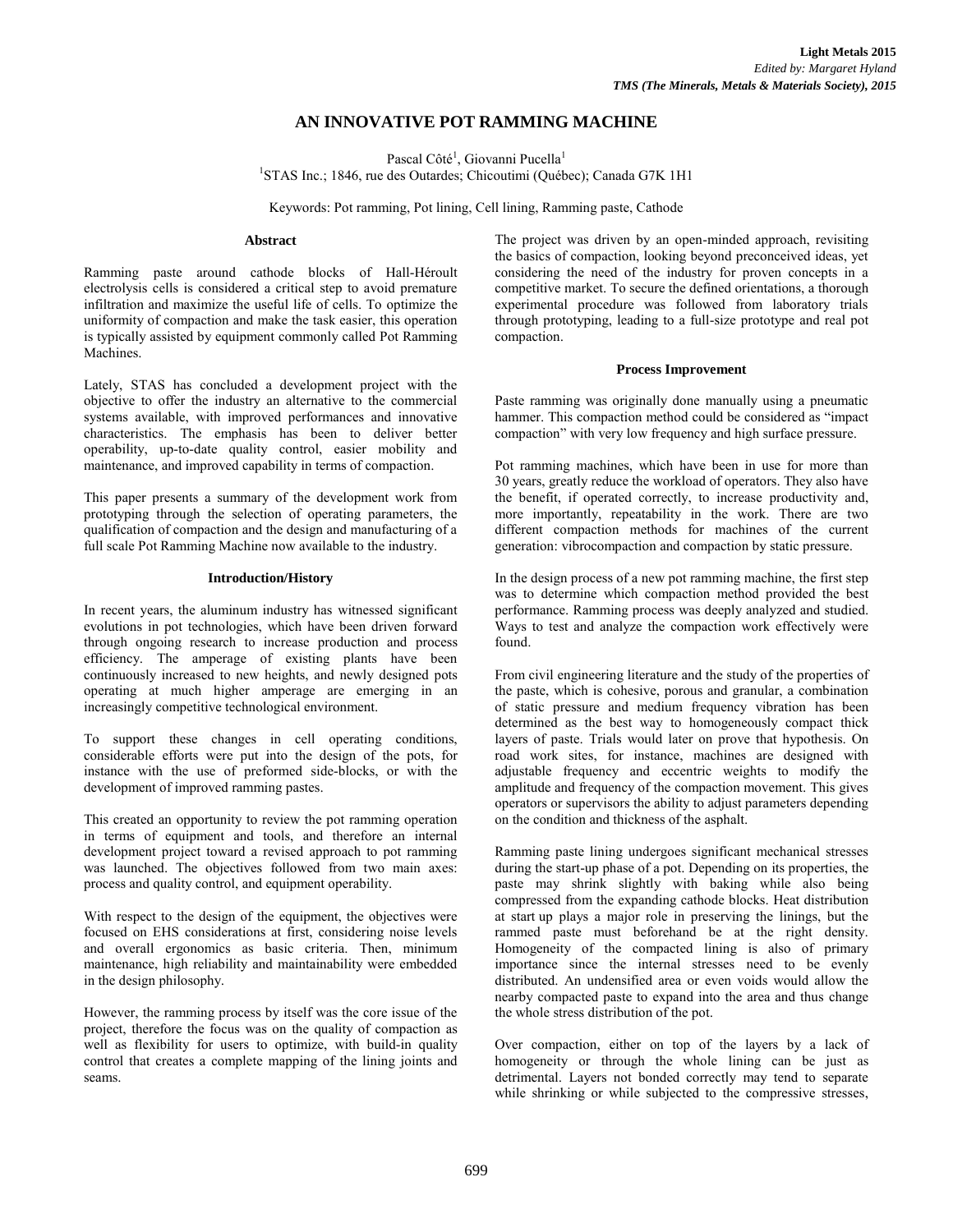which may potentially cause cracks or voids, thereby enabling aluminium or bath to enter the free space.

In order to obtain a specific density after baking, the density of the rammed paste before baking must be within a certain range. This density is measured during operation by measuring the volumetric compaction levels. This method has the advantage of being a non-destructive test, but the quality of measurements depends largely on the density before compaction. This is why a  $10\%$ variation in compaction – from  $4\overline{5}$  to 55%, for example – is acceptable.

The uniformity of compaction cannot be measured or analyzed without a destructive test. For this reason, we believe there is room for innovation, in a pot ramming machine, in terms of compaction homogeneity through better machine control.

Throughout the development phases, experts from the industry were contacted, including the valuable support of Rio Tinto Alcan's *(AP - Aluminium Pechiney)* representative for the analysis and qualification of compaction samples.

### Experimental Procedures

Following some laboratory trials and concept validations on the behavior of ramming paste, a full scale bench test was designed and built to understand the phenomenon of compaction of the paste and to have the opportunity to test the effect of numerous parameters such as vibration frequency, dynamic load, static load and amplitude.

Besides our quest to obtain compaction parameters, various mechanical concepts could be tested during the development phase to make sure that our requirements for vibration isolation were being met. This would result later in noise reduction. Figures 1 and 2 show pictures of the test bench in its latest configuration.



Figure 1. Full scale compaction bench test.

The test bench allowed adjustments with a complete array of compaction parameters, with a combination of static pressure and dynamic forces and the possibility to analyze different approaches. The reader will find in what follows a general overview of the different paths followed during the trials.



Figure 2. Cathode joint compaction on bench test by using two anodes from a P155 pot.

A first trial field consisted in trying to understand the behavior of ramming paste under pure static loading, using a pressure-adjustable hydraulic system. This system allowed the evaluation of compaction under various levels of static loading, which proved inadequate when the layer thickness was more than 100 mm. The behavior of the rammed paste could then be depicted and analyzed, showing, as expected, serious inconsistencies from the bottom to the top of the layer. Porosities could be observed throughout the layer. Just as expected, and according to technical literature, vibration was needed to rearrange the particles at the same time as the load application to eliminate the porosities.

For the generation of dynamic forces, industrial-grade counter-rotating eccentric weight exciters were incorporated to the bench test, replacing a first version of a custom-made exciter gearbox. The flexibility of adjustment, both in terms of frequency and eccentric mass, allowed the evaluation of a full spectrum of dynamic conditions. Two vibrators mounted next to each other synchronize themselves at startup. Considering the very low cost, the ease of maintenance and the flexibility of adjusting dynamic loading, the concept was carried over to the final design.

All along the trials, sophisticated instrumentation for vibrations, displacement, speed and time, was used to efficiently monitor and record the operational data and understand the compaction patterns. More specifically, these measurements allowed for the optimization of the compaction parameters as well as a reduction in the transmission of the vibration.

After numerous tests and some advances, the test bench allowed the trial and validation of a design based on a pneumatic suspension concept, combining a pneumatic loading to a heavy dead weight in order to maximize the vibration isolation while giving the required static loading. This led to the current ram concept that will be described later.

Overall, hundreds of joints have been compacted while bench testing, with variations in terms of vibration frequency, dynamic and static loading, and vibration time.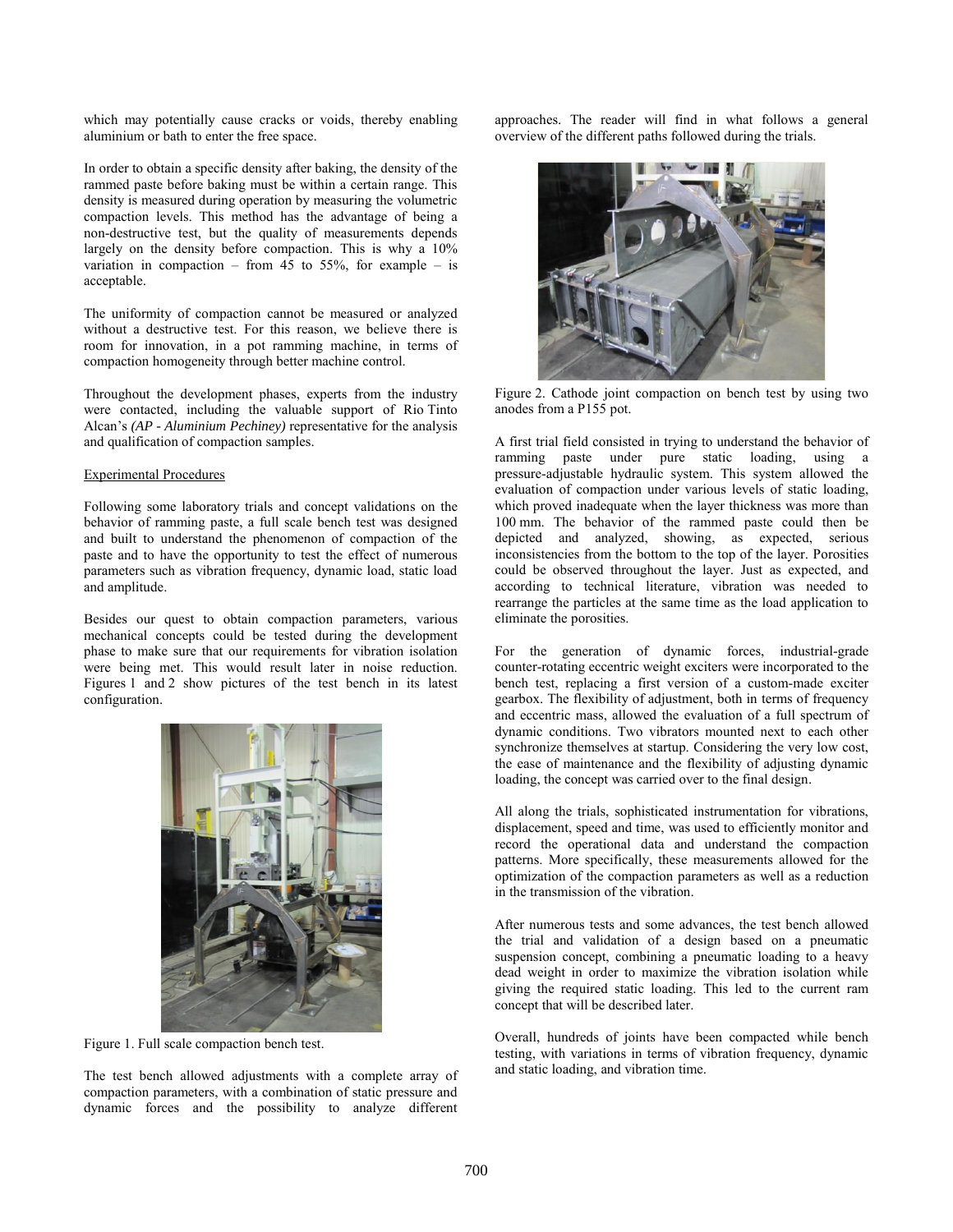While most trials were performed on cathode lining with 200 mm thick layers measured before compaction (a usual thickness in the industry), many trials were performed on 300 mm and even 400 mm thick layers to analyze the possibility of eliminating one layer to bring substantial cost savings. Although in-field trials would be required to confirm this approach, the results showed a clear potential as it was proven that a first layer at the bottom of the cathode lining of 400 mm thickness could be compacted to qualified density and homogeneity. With the ability of the machine for tuning the compaction parameters, a completely new field of pot ramming optimization can be considered. For instance, one could imagine that the bulk paste spreading could always be flush to the top of the cathode, easing the task as well as facilitating quality control.

Another domain where efficiency gains could be envisioned is the number of compactions per layer. A common practice in the industry is to perform 3 compactions of 10 seconds on each layer of cathode lining. Many trials have been performed, with 2 compactions of 10 seconds, with excellent results. Good positioning of the compaction tool proved to be the major factor allowing only 2 compactions instead of 3.

Throughout the trials, specific measurements were made to ensure an objective qualification of the compaction. Compacted joints were opened and inspected for layer cohesion and density measurements. A custom-made penetrometer was used for relative measuring. Specimens were even tested for density, with water displacement measurement, to make sure that the methods used to measure the compaction levels were appropriate. Figure 3 and 4 show examples of measurements.



Figure 3. Hardness measurement through an entire cathode joint.

Determining the operating window of our equipment allowed experimenting with parameters leading to under- as well as over-compacted paste. A known fact in pot lining is that high frequency, high dynamic and static forces, when combined with an excessive compaction time, will easily break down the ramming paste, leading to over-compaction. The paste binders become insufficient for the added surfaces of the broken aggregate particles, and the paste loses some of its cohesive properties. Homogeneous compaction through a layer thickness is of primary importance for subsequent layer bonding. An over-compacted top layer with broken particles will not bind correctly during baking.



Figure 4. Custom-made hardness measuring instrument, commonly known as a penetrometer, used mainly to compare different compaction works and check compaction homogeneity through a layer.

Trials have been made in an effort to better qualify layers bonding. Dynamic parameters have a big impact on the quality of the bonding, but experiments have shown that the tool may also play an important role. Some trials have been performed with various tool designs (Figure 5). The goal is to avoid discontinuity between the paste layers which can become pathways for metal or bath penetration. We believe that to further analyze the layers bonding, baking must also be performed on the test samples, which could be done in a near future.



Figure 5. On the right, the top of a typical layer surface after careful removal of the subsequent layer. On the left, a much stronger layers bonding.

Compaction curves were retrieved from the instrumented bench test in order to make comparisons between various parameter changes (Figure 6). Our curves were used in relation with the rammability index of paste as detailed in the ISO standard 17544 and correlated with the curves from the Fischer Sand Rammer (FSR) equipment for a specific paste (Figure 7). The goal was to determine if it would be possible to use a feedback from the quality control system, automatically record the curves, and stop compaction just at the right time based on the shape of the curve. This would ensure that the paste is neither under or over-compacted. Large discrepancies with the curves would signal an error and require an inspection. Although the development work in that area is not completed, signs are positive enough to believe that further work could lead to other gains in terms of quality.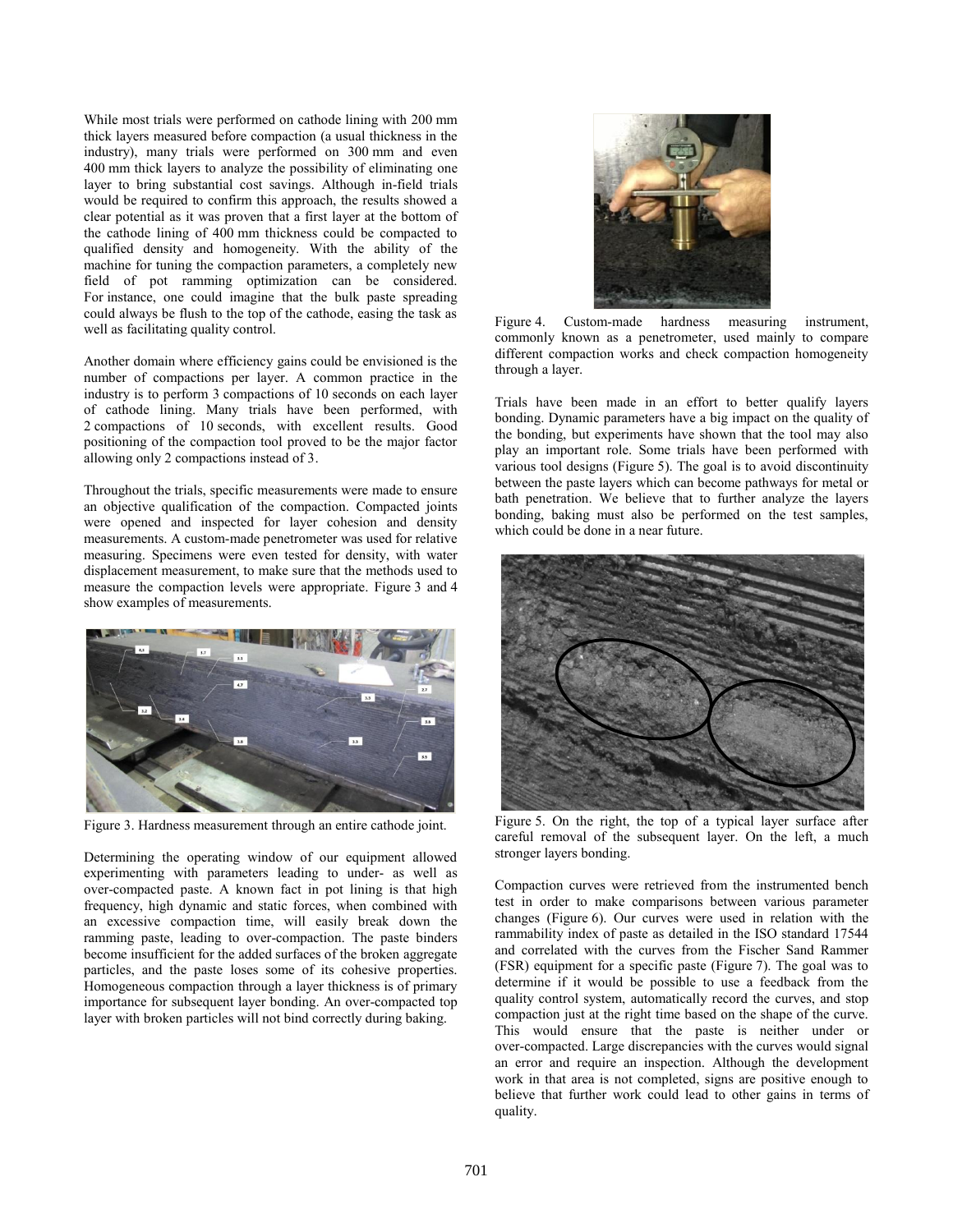

Figure 6. Position of compaction tool in time; the major compaction work is starting at approximately 4 seconds.



Figure 7. Rammability of paste, from SINTEF.

## **Machine Concept**

Putting together the results of the experimental work, and tying this up with the design objectives and the operational orientations desired at first, some technical challenges were foreseen and needed to be addressed. The concept of the machine was derived from these premises.

At first, it was defined that a true linear motion of the compaction device was the natural and most efficient way to compact the paste. This led to the design of an innovative *(patent pending)* ram featuring a fully vertical motion for compaction.

With this ram design concept it is possible to address the important challenge of noise control. Special attention was given to the design aspects of noise control as well as transmissibility of vibration, and a highly efficient, multi-layer concept for vibration isolation was developed to effectively uncouple the vibrating compactor from its supporting structure. Minimal vibration transmissibility and effective noise reduction were achieved. The final design has the ability to correctly isolate the vibration from the exciters to the remaining of the equipment, but it can also allow a slight misalignment between the compaction tool and the cathodes and protect the equipment in cases of mechanical collision.

Moreover, the ram design led to significant advantages in terms of ergonomics and operability. Its slim design offers maximum visibility and minimizes interference with operators' movements, while its extended stroke capability gives enough ground clearance to transfer the machine without an overhead crane. This last feature is a significant gain in EHS as well as a true gain in terms of overall efficiency, especially in greenfield operation where the availability of overhead cranes is limited. Furthermore, it even opens the door to flexibility in ramming parameters, allowing, for instance, the use of 200 mm risers over the cathode for a thicker last layer.

With regard to control and automation, there was a true need to bring pot ramming to the latest standard. Among these, there was a clear necessity to automate the recording of compaction data and develop the quality control operation as embedded. A dedicated PC with its own interface is used to collect and record the complete compaction profile of a pot and compare it to the predetermined production recipe and compaction quality criteria (Figure 8). With the built-in encoding devices, a complete mapping of the cell is performed, including the positions of the joints, the number of layers and the compaction levels. During the operation, the system automatically measures the compaction levels in real time, which activates an alarm if improper compaction is detected, thus avoiding the costly reconstruction of the cell if this problematic layer is detected too late in the process.



Figure 8. Quality control HMI screenshot.

#### **Full Scale Shop Trials**

To complete the development work and offer a technological demonstration to the users, a full-scale, industrial-grade prototype was built. To actually measure and record a dynamic response in the most demanding configurations, the industrial prototype was built to fit the longest pots, from the newest 600 kA technology. Final compaction trials had to be as per an industrial pot configuration; thus, a real pot with partial cathode lining was used – however, for practical reasons, a smaller pot had to be used instead. Trials were conducted in a P155 shell, without refractory, with an assembly of 4 cathodes to simulate the pot end (Figure 9). It provided the ability to compact cathode joints, one small peripheral joint and a partial side peripheral joint. Cathodes were deposited on a layer of sand.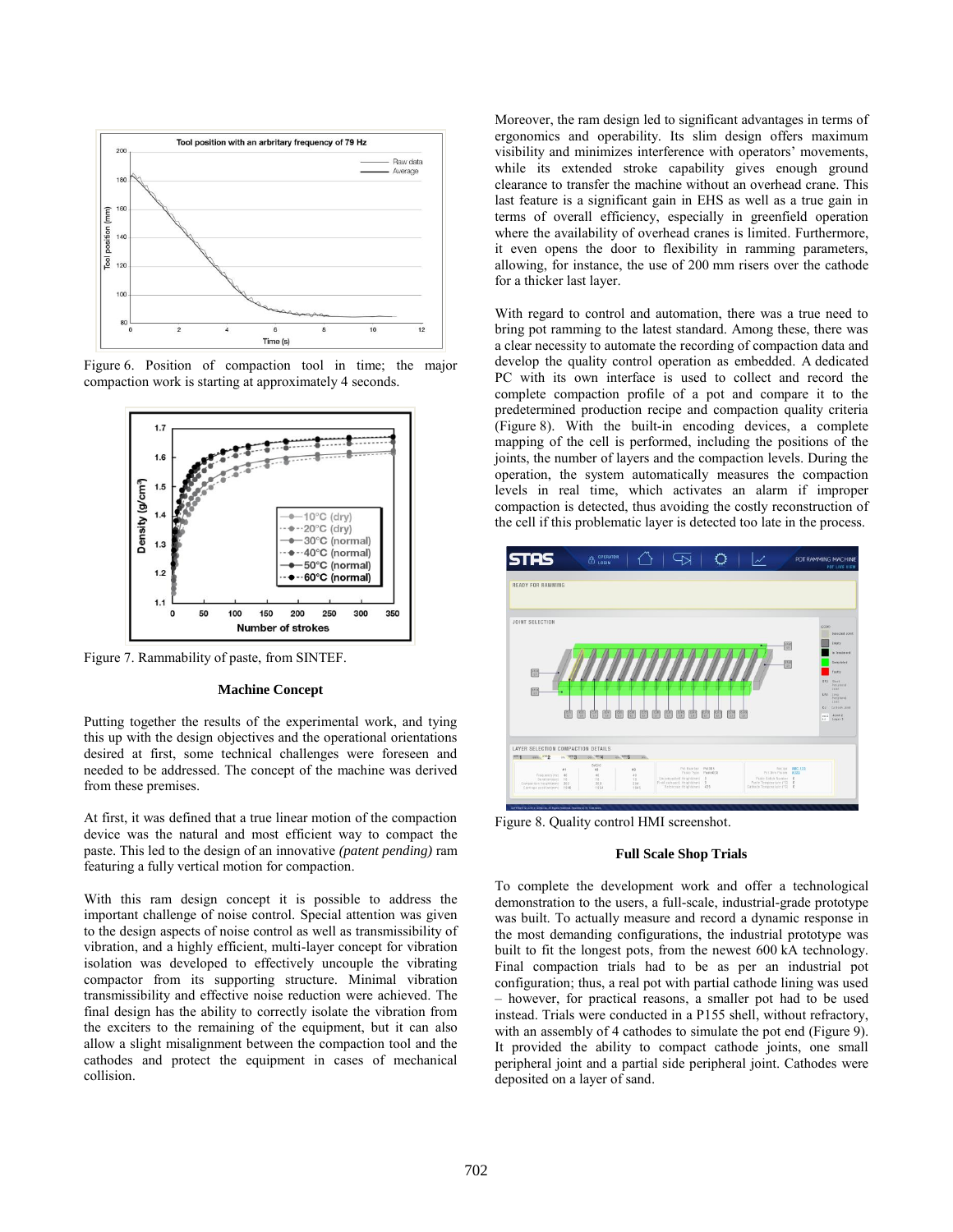The joints were compacted following a typical P155 paste ramming procedure as used in a RTA plants. Again, the valuable support of AP experts was given for supervision and qualification. Compaction parameters such as vibration frequency, dynamic loading, static loading and time of compaction were set to the levels determined from our previous experimental work. Carbone Savoie S20 paste was used, preheated to 25°C. Bulk paste layers of approximately 150 mm were deposited into a P155 pot before each compaction. A total of 6 layers were necessary, the last one with a riser (Figure 10).



Figure 9. Full scale bench test with a P155 shell in the shop



Figure 10. Steel raiser used to make sure that the last layer finishes over the cathodes.

### **Results**

In terms of compaction behavior, the industry standards and qualification criteria were met. The first analysis was the calculated compaction levels based on the heights of the measured layers after compaction. As per the procedures, the compaction level of cathode joints should be between 45% and 55%, with an average of at least 50%. The average compaction level was 50%. There was no compaction under 45%, and the standard deviation was less than 2%.

Cathodes were separated for further analysis of the compacted joints. Adherence to the cathodes was good. The hardness of the ramming paste was consistent, with no insufficiently densified area (Figure 11). The destruction of the joints showed that the layers bonding were good, without any over-compacted area on top of the layers (Figure 12).

From the dynamic point of view, the system fulfilled its promises in terms of vibration isolation and noise generation. The transmission of vibration was kept to very low levels, and the noise was measured below the recognized industry standard.

Furthermore, the equipment operability was proven very effective in terms of control and positioning of the tools, offering good precision and easy control. From the ergonomic point of view, the feedback from experienced operators in pot ramming machines is above expectations.



Figure 11. Compaction hardness and homogeneity.



Figure 12. A destructive analysis showed a very homogeneous compaction through the 6 layers, with good layers bonding.